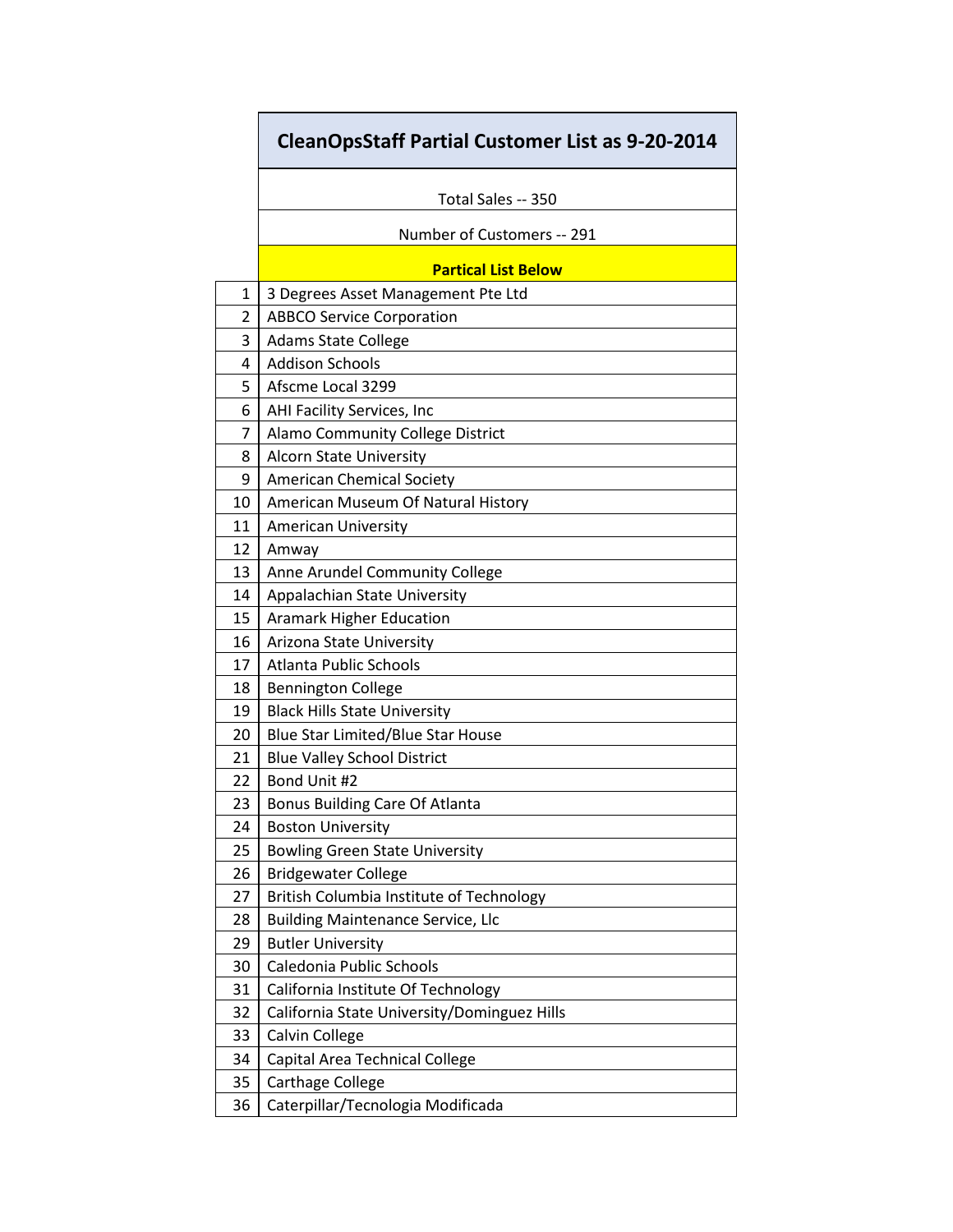| 37 | <b>CB Richard Ellis</b>                                 |
|----|---------------------------------------------------------|
|    | Cb Richard Ellis Group, Inc. (Cbre) Global Research And |
| 38 | Consulting'S                                            |
| 39 | Centenary College Of Louisiana                          |
| 40 | <b>Central Michigan University</b>                      |
| 41 | <b>Century College</b>                                  |
| 42 | Chelsea Public Schools                                  |
| 43 | City College Of New York                                |
| 44 | City Of Hartford                                        |
| 45 | City Of Madison                                         |
| 46 | City Of Victoria                                        |
| 47 | <b>Class One Solutions</b>                              |
| 48 | CleanALL Commercial Cleaning, Inc.                      |
| 49 | College Of Dupage                                       |
| 50 | <b>Colorado State University Housing Operations</b>     |
| 51 | Colorado State University/Pueblo                        |
| 52 | Columbia State University                               |
| 53 | <b>Columbus State University</b>                        |
| 54 | Community College Of Southern Nevada                    |
| 55 | Concordia University/Wisconsin                          |
| 56 | Contra Costa Community College District                 |
| 57 | <b>Creighton University</b>                             |
| 58 | Csi International, Inc.                                 |
| 59 | <b>Dalhousie University</b>                             |
| 60 | Dartmouth College                                       |
| 61 | Devine Janitorial Service Llc                           |
| 62 | <b>Dominican University</b>                             |
| 63 | <b>East Tennessee State University</b>                  |
| 64 | <b>Eastern Washington University</b>                    |
| 65 | <b>Eaton Corportation</b>                               |
| 66 | Edinboro University Of Pennsylvania                     |
| 67 | Efs Facilities Services K.S.A                           |
| 68 | <b>Eg Managed Services</b>                              |
| 69 | <b>Eg Managed Services</b>                              |
| 70 | El Camino Community College District                    |
| 71 | <b>Elgin Community College</b>                          |
| 72 | <b>Elmhurst College</b>                                 |
| 73 | Emory University - Dobbs Univ. Center                   |
| 74 | <b>Fanshawe College</b>                                 |
| 75 | <b>Ferris State University</b>                          |
| 76 | Florida Hospital Memorial Medical Center                |
| 77 | Florida International University                        |
| 78 | Florida State College/Jacksonville                      |
|    |                                                         |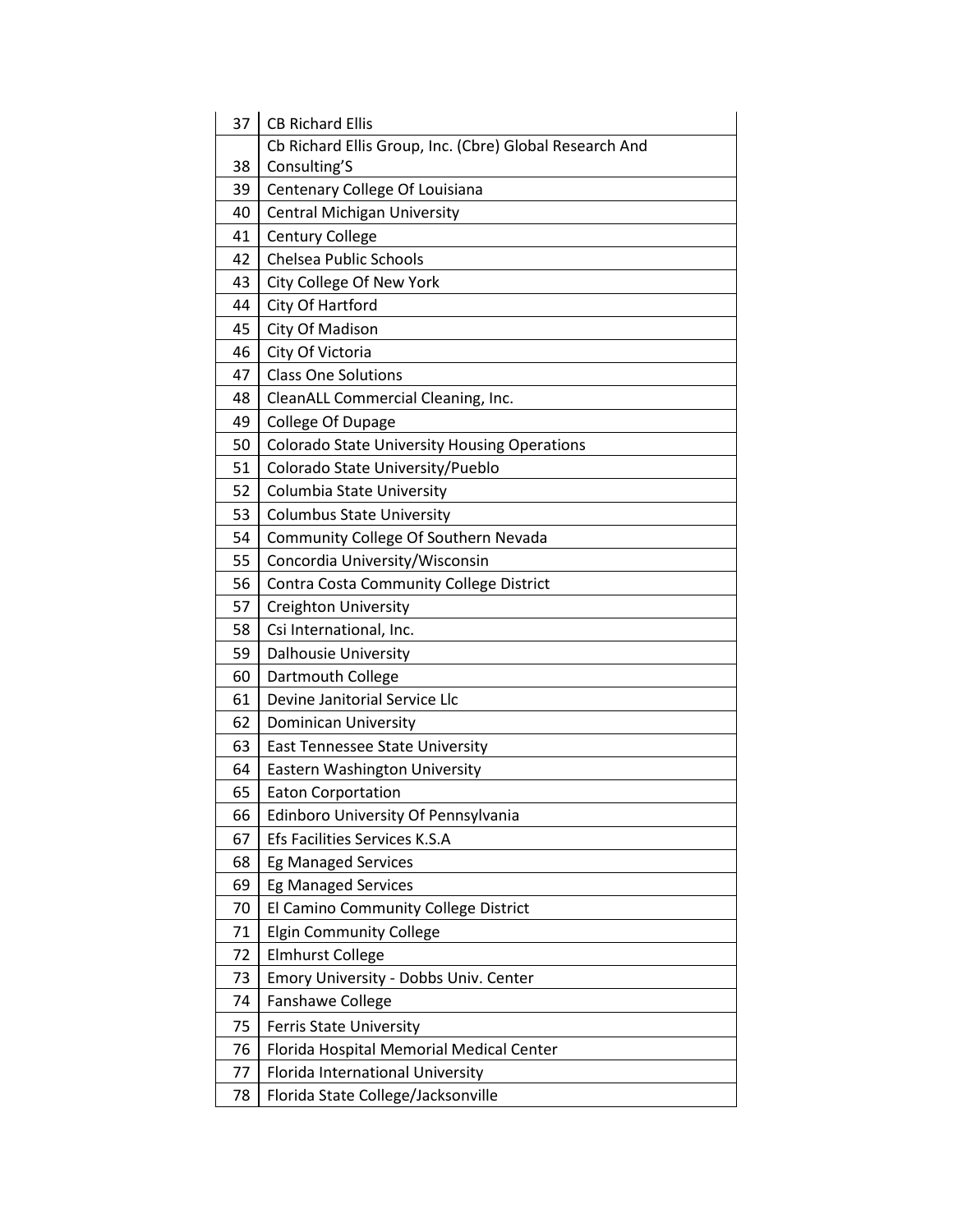| 79  | <b>Ford Motor Company</b>                        |
|-----|--------------------------------------------------|
| 80  | Ford Motor Company - Ric                         |
| 81  | Franciscan University of Steubenville            |
| 82  | Fulton-Montgomery Community College              |
| 83  | Global Management Solutions, Inc.                |
| 84  | Goshen College                                   |
| 85  | <b>Grand Valley State University</b>             |
| 86  | <b>Great Forest</b>                              |
| 87  | <b>Green Concepts International</b>              |
| 88  | <b>Grosse Pointe Schools</b>                     |
| 89  | Hackensack University Medical Center             |
| 90  | Hamilton Township Board Of Education             |
| 91  | Harrisburg Area Community College                |
| 92  | Hillsdale College                                |
| 93  | <b>Hillsdale Public Schools</b>                  |
| 94  | Hofstra University                               |
| 95  | <b>HP Products</b>                               |
| 96  | Hunneman Management & Development Co             |
| 97  | Illinois Central College                         |
| 98  | Iss Facility Services, Inc.                      |
| 99  | Jacksonville State University                    |
| 100 | Johns Hopkins University/Applied Phys Lab        |
| 101 | Johnson Controls, Inc                            |
| 102 | Joliet Junior College                            |
| 103 | Kalamazoo College                                |
| 104 | Kawartha Pine Ridge District School Board        |
| 105 | Kennesaw State University                        |
| 106 | Koprash Inc                                      |
| 107 | Koprash Investments (Canada)                     |
| 108 | <b>Kuyper College</b>                            |
| 109 | L'Anse Creuse Public Schools                     |
| 110 | Lawrence Environmental                           |
| 111 | <b>Lcb Associates</b>                            |
| 112 | Lean Frog Business Solutions, Inc.               |
| 113 | Legat Architects                                 |
| 114 | Lenawee Intermediate School District             |
| 115 | Les Consultants S.M. Inc.                        |
| 116 | <b>Lockheed Martin</b>                           |
| 117 | Long Branch Board Of Education, Nj               |
| 118 | Los Angeles Community College District           |
| 119 | Loudoun Schools Viginia                          |
| 120 | Louisiana State University Health Science Center |
| 121 | <b>Macalester College</b>                        |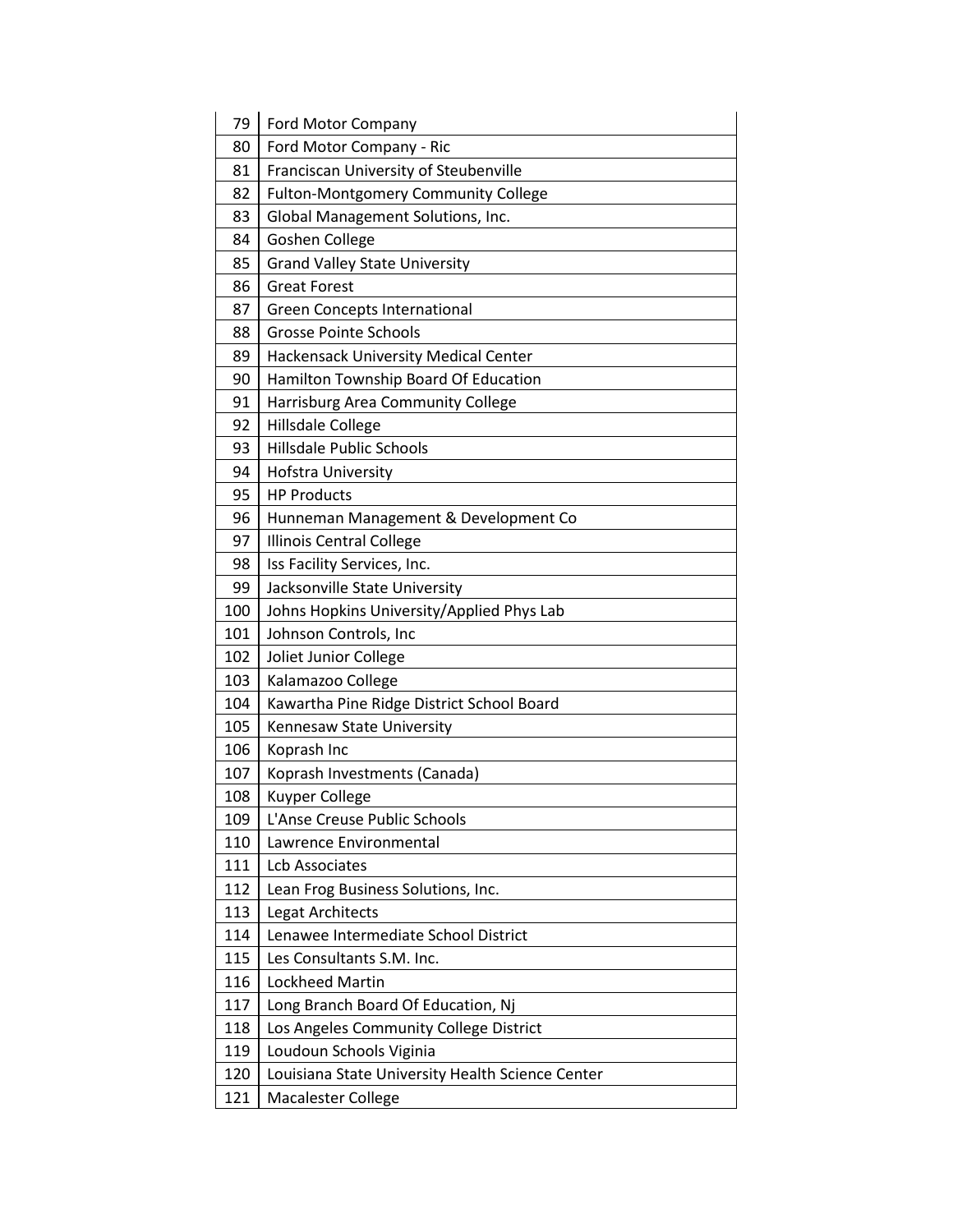| 122 | Marist College                                        |
|-----|-------------------------------------------------------|
| 123 | <b>Marshall University</b>                            |
| 124 | Maryville University Of St Louis                      |
| 125 | <b>Mds Pharma Services</b>                            |
| 126 | Medical University Of South Carolina                  |
| 127 | <b>Medicine Hat College</b>                           |
| 128 | Member'S Building Maintenance, Ltd.                   |
| 129 | <b>Meridian Management Corporation</b>                |
| 130 | Miami University                                      |
| 131 | Michigan State University                             |
| 132 | Missouri Botanical Garden                             |
| 133 | <b>Mohack Industries</b>                              |
| 134 | Montana State University                              |
| 135 | <b>Montcalm Community College</b>                     |
| 136 | <b>Moorhead State University</b>                      |
| 137 | <b>Mount Allison University</b>                       |
| 138 | <b>Mount Saint Vincent University</b>                 |
| 139 | Mt. San Jacinto Community College                     |
| 140 | Muskingum College                                     |
| 141 | National Institute For Occupational Safety And Health |
| 142 | New Castle County Government                          |
| 143 | New Image Building Solutions                          |
| 144 | New Jersey Inst. Of Tech.                             |
| 145 | New Jersey Institute Of Technology                    |
| 146 | <b>Nichols</b>                                        |
| 147 | Nichols Paper                                         |
| 148 | Nichols Second Computer                               |
| 149 | <b>Nichols Supply Company</b>                         |
| 150 | North Carolina A&T State University                   |
| 151 | North Dakota State University                         |
| 152 | North Park University                                 |
| 153 | Northern Lakes College                                |
| 154 | Northern Michigan University                          |
| 155 | Northwestern College/Minnesota                        |
| 156 | Nova Scotia Community College                         |
| 157 | <b>NVARNG</b>                                         |
| 158 | Nw Schools                                            |
| 159 | Oakland University                                    |
| 160 | <b>Odu University</b>                                 |
| 161 | <b>Ohio University</b>                                |
| 162 | Pacific                                               |
| 163 | Park County School District No.1                      |
| 164 | Parkway Properties                                    |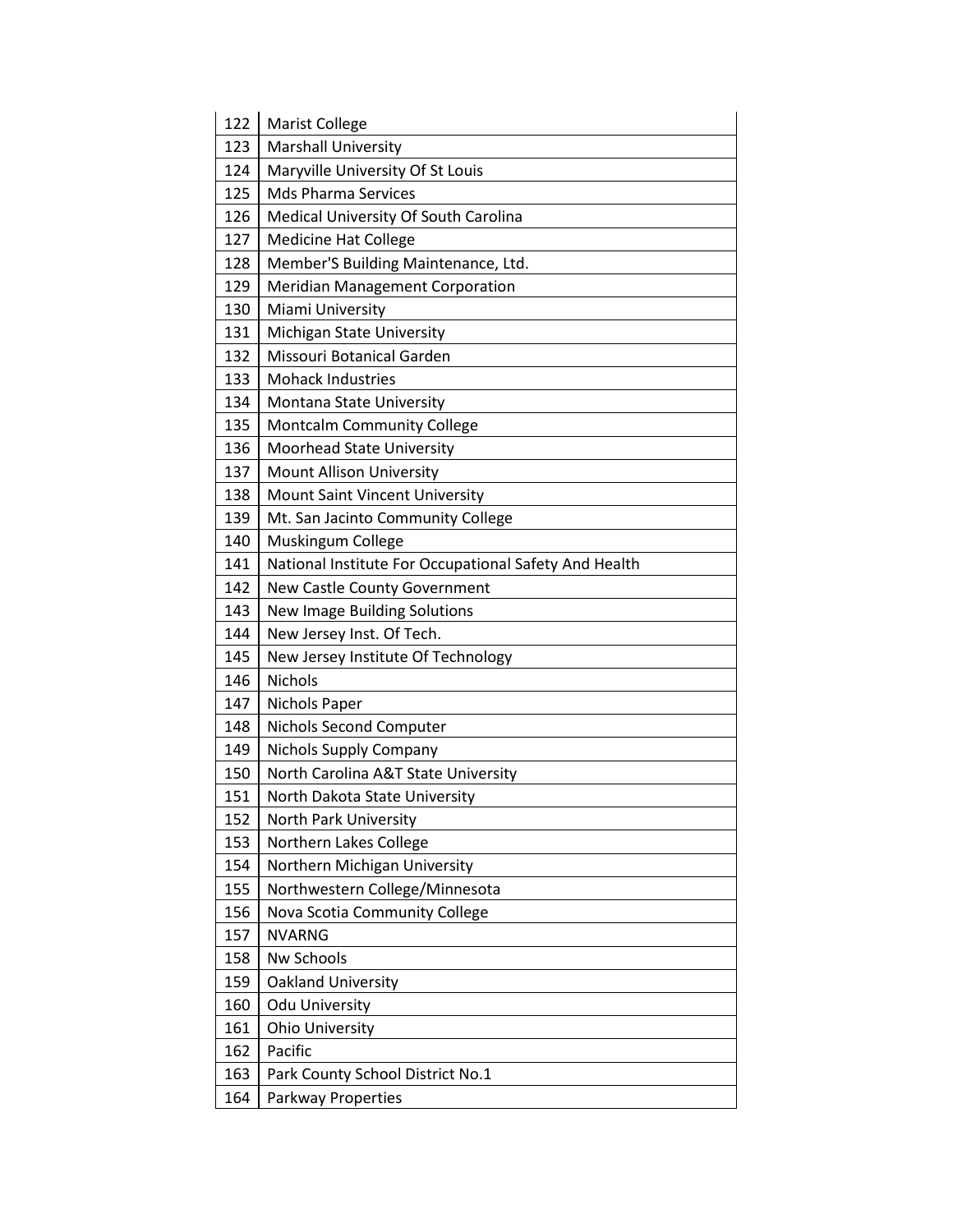| 165 | Pbm, Llc                                 |
|-----|------------------------------------------|
| 166 | Pennsylvania State University/Altoona    |
| 167 | Perry Central School District            |
| 168 | Peshtigo School District                 |
| 169 | <b>Pikes Peak Community College</b>      |
| 170 | <b>Pinnacle Services</b>                 |
| 171 | Point Loma Nazarene University           |
| 172 | Polymer Concepts, Inc.                   |
| 173 | <b>Prin School District</b>              |
| 174 | Principia College                        |
| 175 | <b>Quinnipiac University</b>             |
| 176 | R Ledbetter & Associates                 |
| 177 | Raytheon                                 |
| 178 | <b>Recollective Consulting</b>           |
| 179 | Rite Way                                 |
| 180 | <b>Rite Way Service</b>                  |
| 181 | <b>Robert Morris University</b>          |
| 182 | Rochester City School District/ New York |
| 183 | <b>Rollins College</b>                   |
| 184 | <b>Romanow Cleaning Services</b>         |
| 185 | <b>Rutgers University</b>                |
| 186 | <b>Sacred Heart University</b>           |
| 187 | Saginaw Valley State University          |
| 188 | Saint Cloud State University             |
| 189 | <b>Saint Francis University</b>          |
| 190 | Saint Joseph'S College/Indiana           |
| 191 | <b>Saint Vincent College</b>             |
| 192 | Salkeiz K-12                             |
| 193 | San Diego Community College District     |
| 194 | San Joaquin Valley College               |
| 195 | Sbm Management Services, Lp              |
| 196 | schhca (Sun City Hilton Head)            |
| 197 | <b>Schoolcraft College</b>               |
| 198 | <b>Scottsdale Community College</b>      |
| 199 | Sebesta Blomberg & Associates            |
| 200 | <b>Service Star Building Cleaning</b>    |
| 201 | <b>Shawnee Community College</b>         |
| 202 | <b>Sisters School District</b>           |
| 203 | Skanska Teknik                           |
| 204 | Smithsonian Tropical Research Institute  |
| 205 | Sodexo                                   |
| 206 | <b>Sodexo Education Facilities</b>       |
| 207 | South Dakota State University            |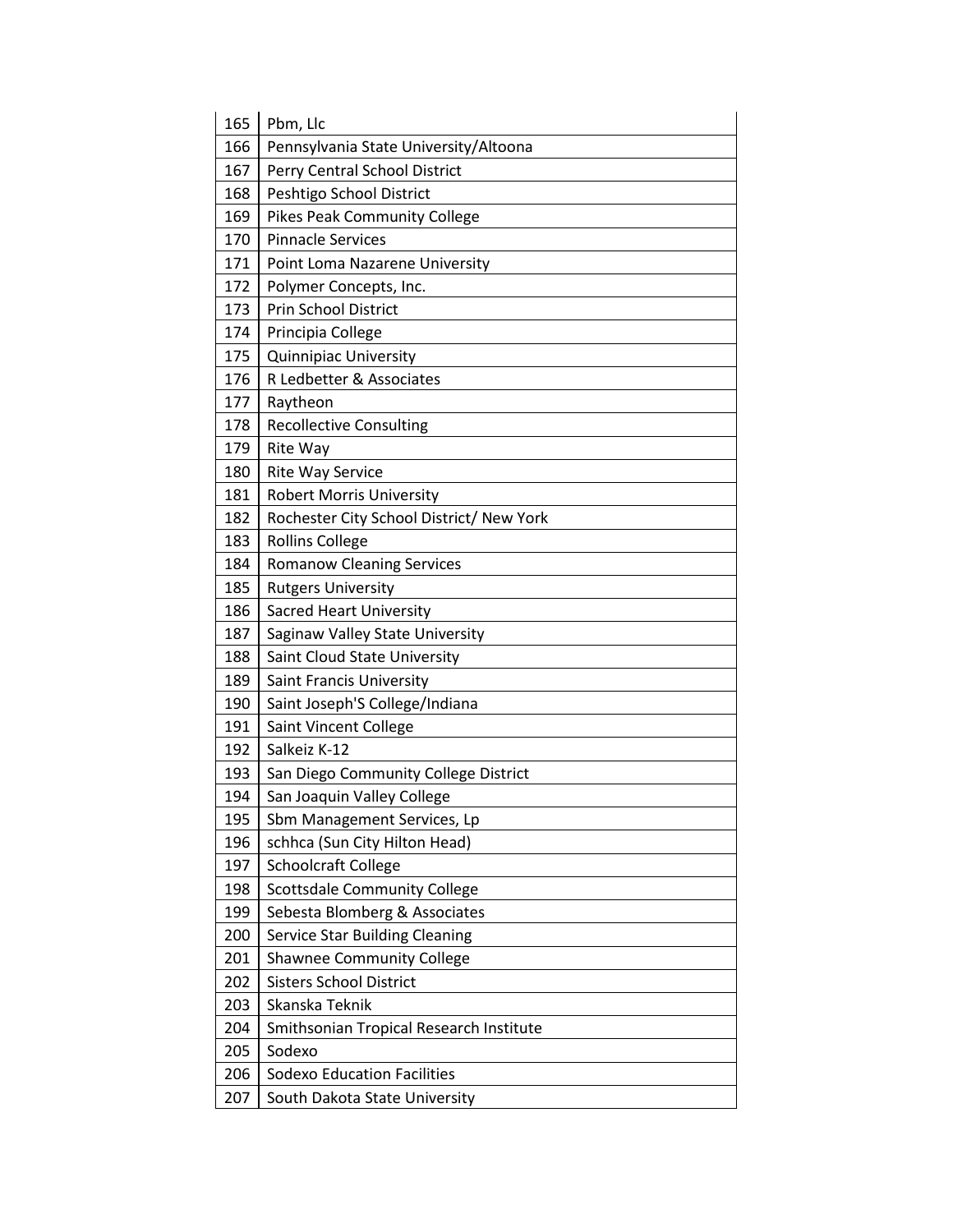| 208 | Southeastern Louisiana University                           |
|-----|-------------------------------------------------------------|
| 209 | Southern Illinois University/Edwardsville                   |
| 210 | Southern Lehigh School District / Support Services          |
| 211 | Southern Methodist University                               |
| 212 | Southern Nazarene University                                |
| 213 | Southwestern Community College                              |
| 214 | <b>Ssc Service Solutions</b>                                |
| 215 | <b>Stanford University (Affiliate)</b>                      |
| 216 | <b>Stark State College</b>                                  |
| 217 | <b>Sumner County Board of Education</b>                     |
| 218 | Sun City Lincoln Hills                                      |
| 219 | Suny College/Cortland                                       |
| 220 | <b>Tarleton State University</b>                            |
| 221 | Technion, Haifa, 32000 Israel                               |
| 222 | <b>Texas A&amp;M University</b>                             |
| 223 | Texas A&M University/Commerce                               |
| 224 | <b>Texas State University</b>                               |
| 225 | The Arthur Jackson Company                                  |
| 226 | The Christman Company                                       |
| 227 | The College Of William And Mary                             |
| 228 | The Principia School Facilities Department                  |
| 229 | Thompson Rivers University                                  |
| 230 | Thornapple Kellog Schools                                   |
| 231 | Tk Services Inc.                                            |
| 232 | <b>Union College</b>                                        |
| 233 | University Of Alaska                                        |
| 234 | University Of Alaska/Anchorage                              |
| 235 | University Of Arizona                                       |
| 236 | University Of British Columbia                              |
| 237 | <b>University Of Calgary</b>                                |
| 238 | University Of California San Diego                          |
| 239 | University Of California/Berkeley Housing                   |
| 240 | University Of California/Davis                              |
| 241 | University Of Central Oklahoma                              |
| 242 | University Of Guelph                                        |
| 243 | University of Illinois/Chicago College of Medicine/Rockford |
| 244 | University Of Iowa                                          |
| 245 | University Of Lethbridge                                    |
| 246 | University Of Mary Washington                               |
| 247 | University Of Memphis                                       |
| 248 | University Of Miami/Coral Gables                            |
| 249 | University Of Michigan                                      |
| 250 | University of Michigan/Ann Arbor                            |